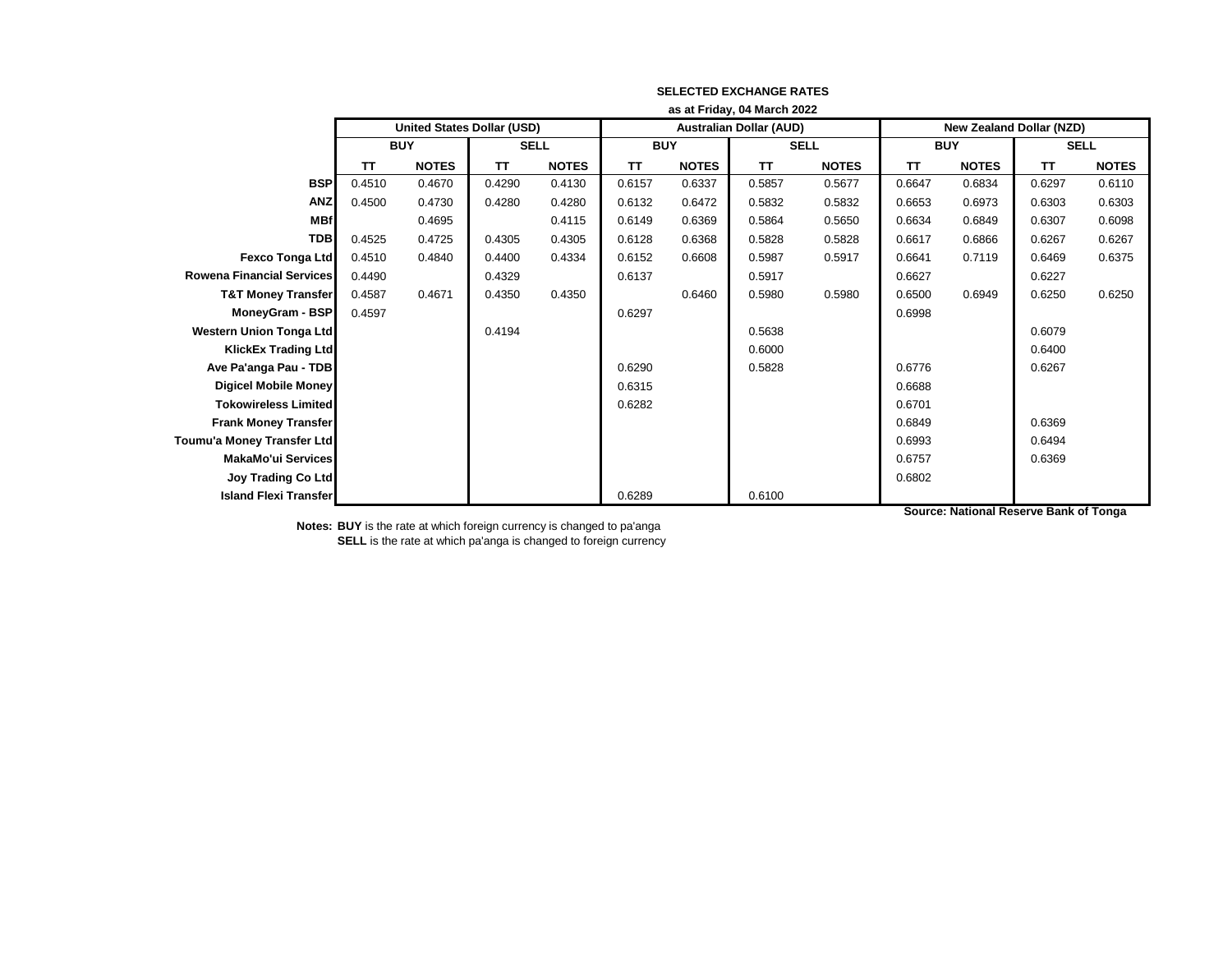|                                  | as at Friday, 11 March 2022 |                                   |             |              |            |              |                                |              |                                 |              |             |              |
|----------------------------------|-----------------------------|-----------------------------------|-------------|--------------|------------|--------------|--------------------------------|--------------|---------------------------------|--------------|-------------|--------------|
|                                  |                             | <b>United States Dollar (USD)</b> |             |              |            |              | <b>Australian Dollar (AUD)</b> |              | <b>New Zealand Dollar (NZD)</b> |              |             |              |
|                                  | <b>BUY</b>                  |                                   | <b>SELL</b> |              | <b>BUY</b> |              | <b>SELL</b>                    |              | <b>BUY</b>                      |              | <b>SELL</b> |              |
|                                  | <b>TT</b>                   | <b>NOTES</b>                      | TΤ          | <b>NOTES</b> | TΤ         | <b>NOTES</b> | <b>TT</b>                      | <b>NOTES</b> | TΤ                              | <b>NOTES</b> | TΤ          | <b>NOTES</b> |
| <b>BSP</b>                       | 0.4531                      | 0.4691                            | 0.4311      | 0.4151       | 0.6156     | 0.6336       | 0.5856                         | 0.5676       | 0.6610                          | 0.6797       | 0.6260      | 0.6073       |
| <b>ANZ</b>                       | 0.4521                      | 0.4751                            | 0.4301      | 0.4301       | 0.6126     | 0.6466       | 0.5826                         | 0.5826       | 0.6614                          | 0.6934       | 0.6264      | 0.6264       |
| <b>MBf</b>                       |                             | 0.4717                            |             | 0.4132       | 0.6147     | 0.6369       | 0.5863                         | 0.5650       | 0.6597                          | 0.6849       | 0.6270      | 0.6061       |
| <b>TDB</b>                       | 0.4546                      | 0.4746                            | 0.4326      | 0.4326       | 0.6124     | 0.6364       | 0.5824                         | 0.5824       | 0.6583                          | 0.6832       | 0.6233      | 0.6233       |
| <b>Fexco Tonga Ltd</b>           | 0.4531                      | 0.4863                            | 0.4420      | 0.4355       | 0.6154     | 0.6607       | 0.5989                         | 0.5916       | 0.6609                          | 0.7079       | 0.6437      | 0.6338       |
| <b>Rowena Financial Services</b> | 0.4511                      |                                   | 0.4348      |              | 0.6136     |              | 0.5917                         |              | 0.6590                          |              | 0.6227      |              |
| Western Union Tonga Ltd          |                             |                                   | 0.4209      |              |            |              | 0.5631                         |              |                                 |              | 0.6033      |              |
| Ave Pa'anga Pau - TDB            |                             |                                   |             |              | 0.6286     |              | 0.5824                         |              | 0.6740                          |              | 0.6233      |              |
| <b>Frank Money Transfer</b>      |                             |                                   |             |              |            |              |                                |              | 0.6849                          |              | 0.6369      |              |
| Toumu'a Money Transfer Ltd       |                             |                                   |             |              |            |              |                                |              | 0.6993                          |              | 0.6494      |              |
| MakaMo'ui Services               |                             |                                   |             |              |            |              |                                |              | 0.6711                          |              | 0.6289      |              |
| <b>Joy Trading Co Ltd</b>        |                             |                                   |             |              |            |              |                                |              | 0.6802                          |              |             |              |
| <b>Nikua Money Transfer</b>      |                             |                                   |             |              | 0.6410     |              |                                |              |                                 |              |             |              |
| <b>Island Flexi Transfer</b>     |                             |                                   |             |              | 0.6289     |              |                                |              |                                 |              |             |              |

## **SELECTED EXCHANGE RATES**

**Notes: BUY** is the rate at which foreign currency is changed to pa'anga **SELL** is the rate at which pa'anga is changed to foreign currency **Source: National Reserve Bank of Tonga**